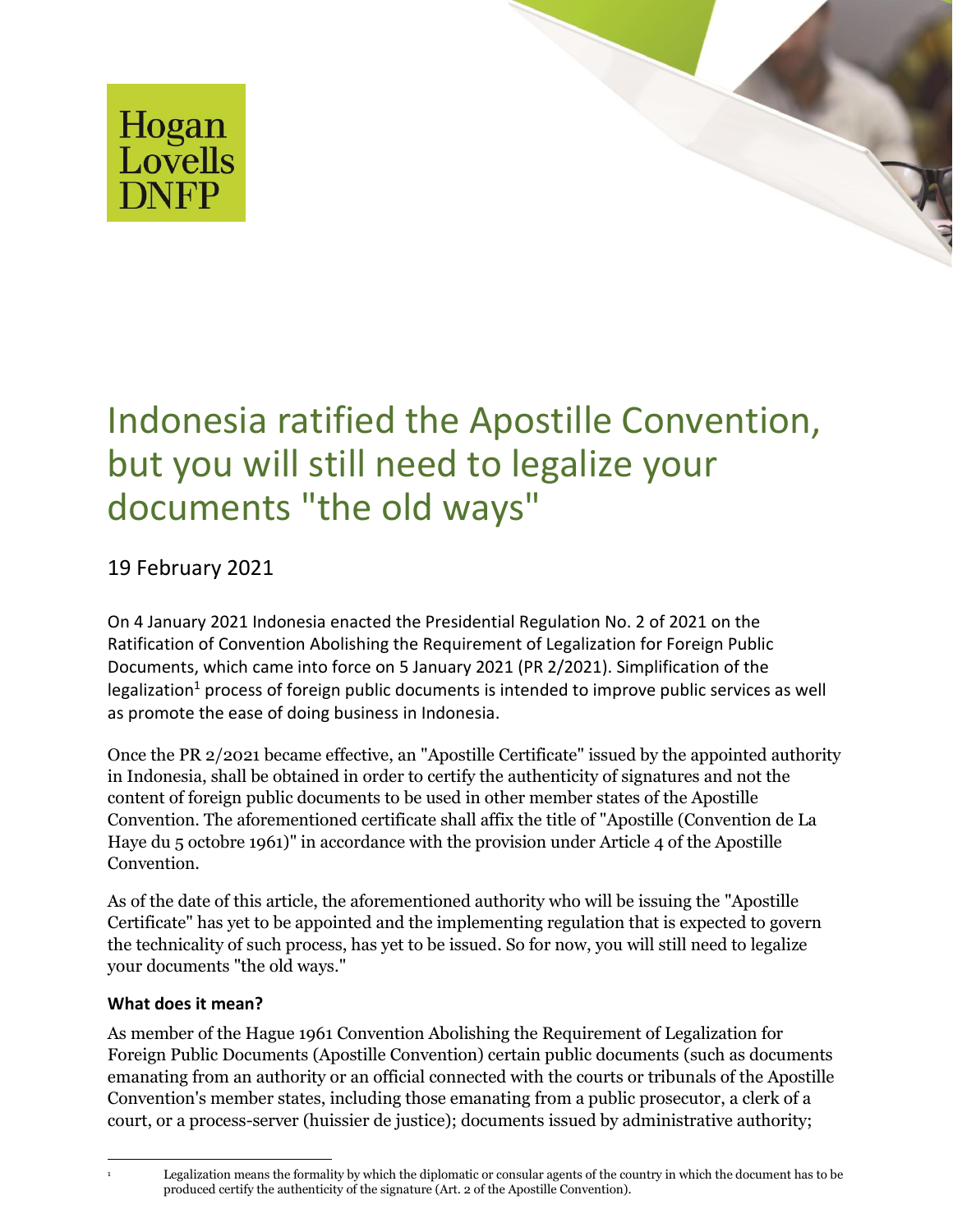notarial acts; and official certificates which are placed on documents signed by persons in their private capacity, such as official certificates recording the registration of a document or the fact that it was in existence on a certain date and official and notarial authentications of signatures), are exempted from the legalization process required for the use of foreign public documents that are either sourced or will be used within the member states of Apostille Convention. However, the legalization process is still needed for the following documents:

- a) Documents that are executed by diplomatic or consular agents.
- Administrative documents dealing directly with commercial or customs operations.

### **Any exceptions?**

According to Indonesia's declaration on Article 1 of the Apostille Convention, the legalization will still be needed for documents issued by the Indonesian prosecutor's office.

#### **How would it impact privately drawn documents signed outside the jurisdiction of Indonesia?**

The notarization and legalization processes for privately drawn documents signed overseas and will be used in Indonesia are still required to be undertaken by the competent authority and by the Indonesian representative at the country of origin until the issuance of the implementing regulation of PR 2/2021, which is expected to set out further clarity on this issue.

#### **When is the implementing regulation set to be issued?**

With our ears close to the ground, we understand that the Indonesian government is aiming to issue a ministerial-level regulation in the next nine months to deal with this.

Indonesian government is transforming the law to improve the ease-of-doing-business rating in the country, including PR 2/2021, as well as the Law No. 11 of 2020 on Job Creation (the Omnibus Law) and more than 50 implementing regulations in correspondence to the Omnibus Law. It is aimed that these law reforms will help the government to boost economic growth following the contraction caused by the pandemic.

Opportunities ahead, corporations considering expanding their business to or in Indonesia might need to navigate through the current law reform. Having a balance of progressive and conservative approaches when dealing with business in Indonesia is always a good idea.